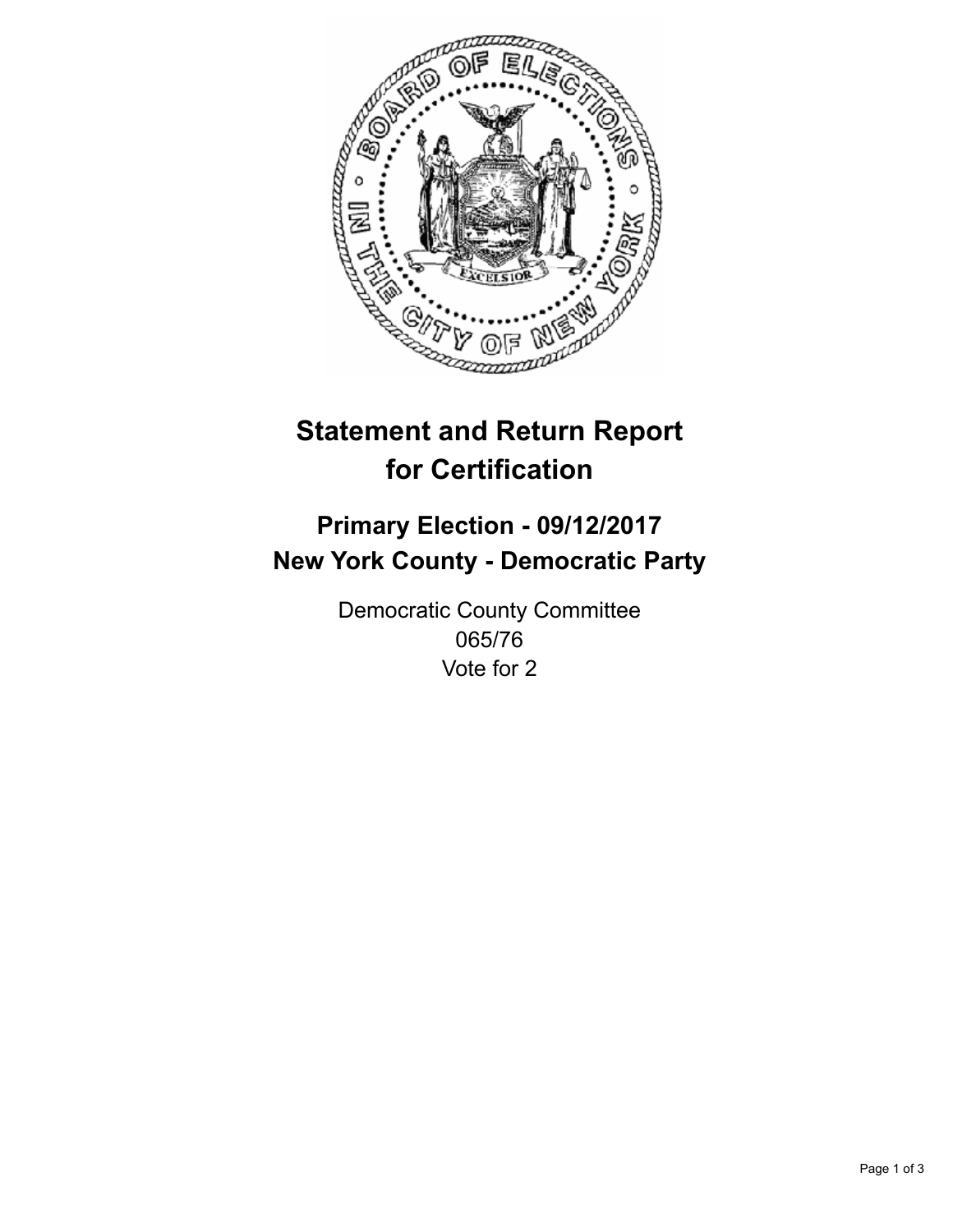

## **Assembly District 76**

| <b>PUBLIC COUNTER</b>                                    | 147 |
|----------------------------------------------------------|-----|
| MANUALLY COUNTED EMERGENCY                               | 0   |
| ABSENTEE / MILITARY                                      | 3   |
| AFFIDAVIT                                                | 0   |
| <b>Total Ballots</b>                                     | 150 |
| Less - Inapplicable Federal/Special Presidential Ballots | 0   |
| <b>Total Applicable Ballots</b>                          | 150 |
| ZARAH LEVIN-FRAGASSO                                     | 58  |
| <b>STEVE GOLDBERG</b>                                    | 71  |
| <b>ABBYE LAWRENCE</b>                                    | 66  |
| <b>Total Votes</b>                                       | 195 |
| Unrecorded                                               | 105 |